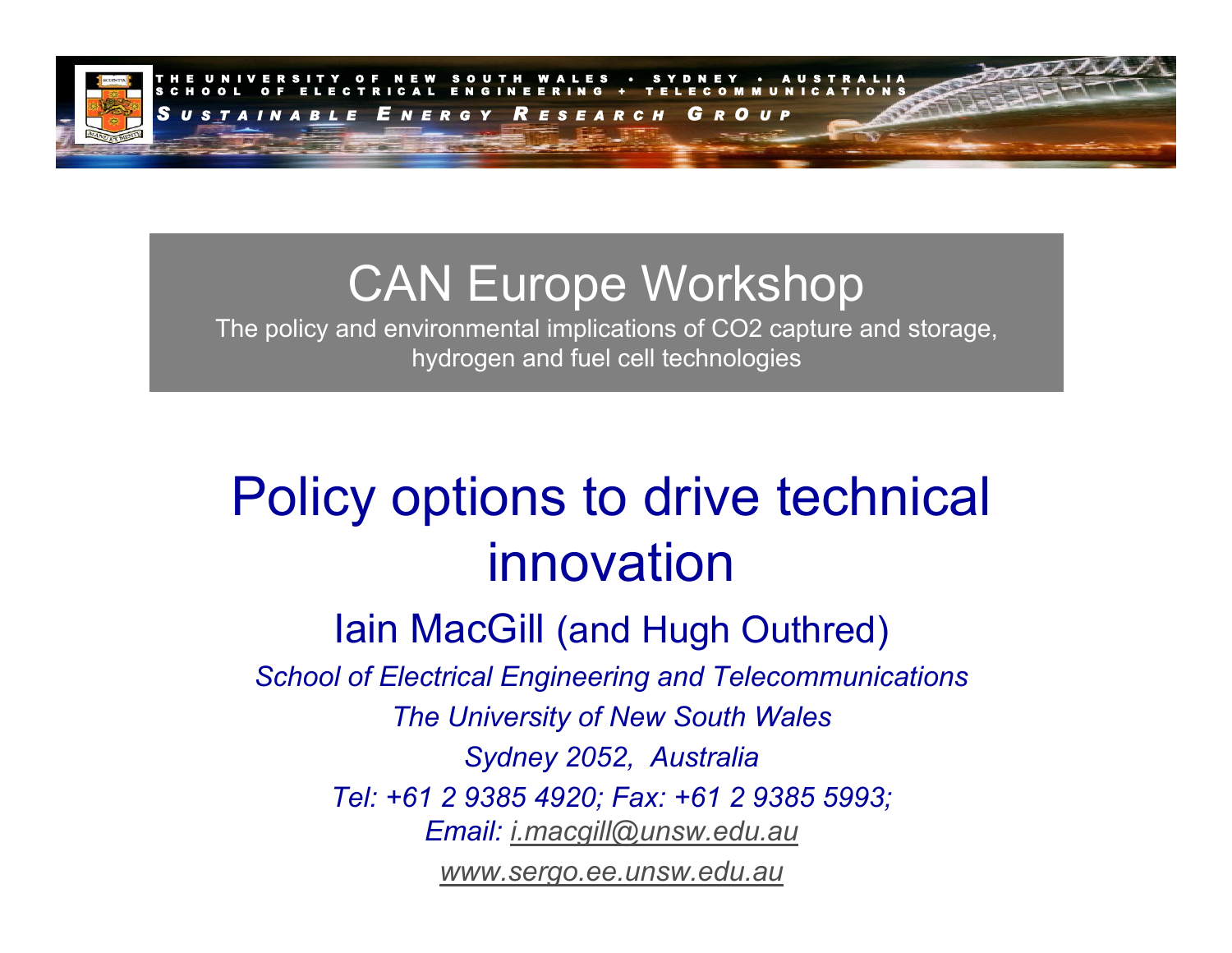

## Presentation outline

- •What do we know about technology, and technological change
- •What seems required of technological change in our energy systems to protect the climate
- •What do we know about induced technological change through government policy efforts
- •What technology policy framework therefore seems required
- •What might it all mean for CCS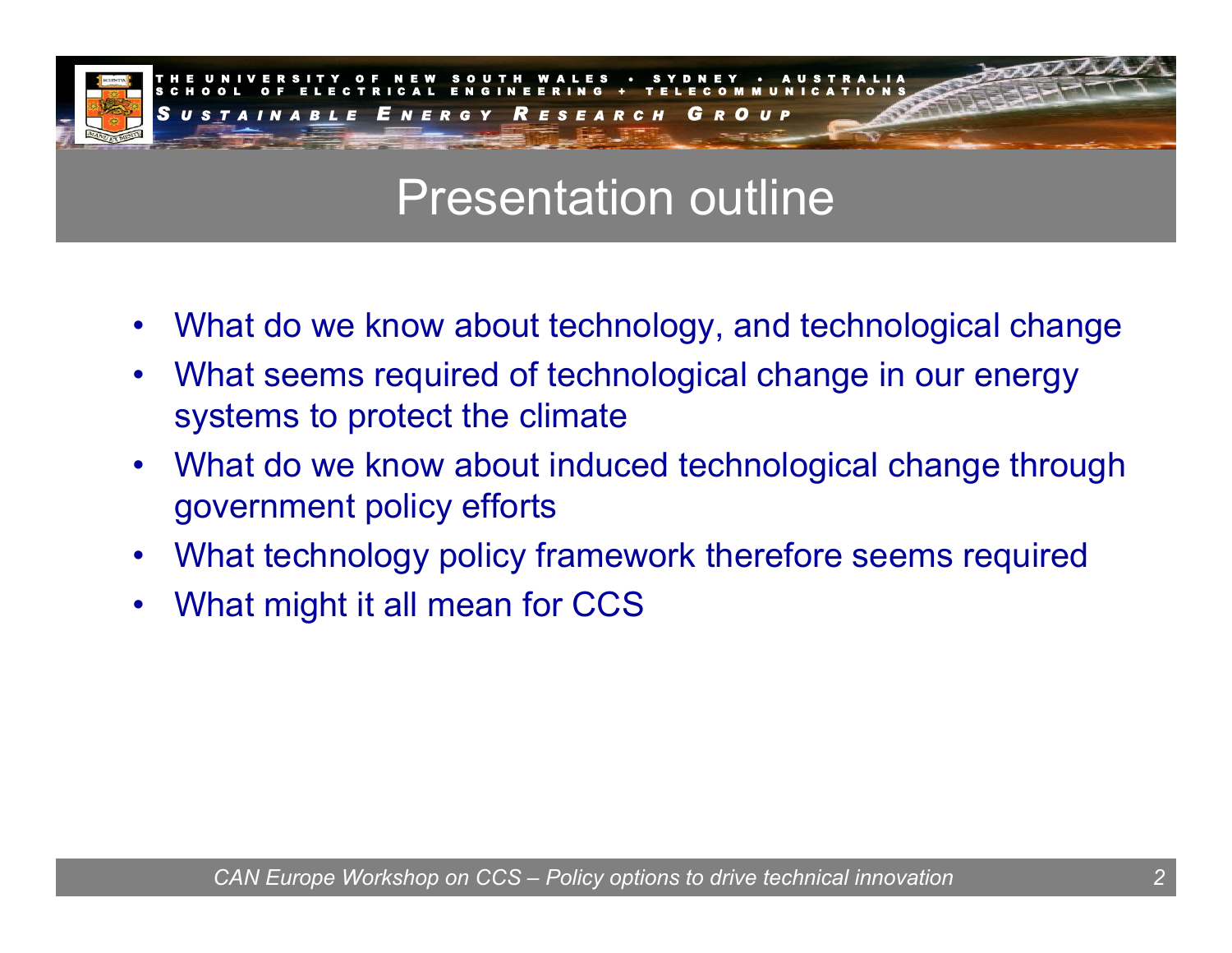

### Climate change and technology

- •All technologies are energy technologies (end-use important too)
- •Present technologies the major part of our climate problem
- •Debatable whether current technological change helping or hindering *(Convery et al., 2003)*



### **Factors Driving Emissions**

=> *Solving our climate problem requires we change present process of technological change, as well as technologies themselves*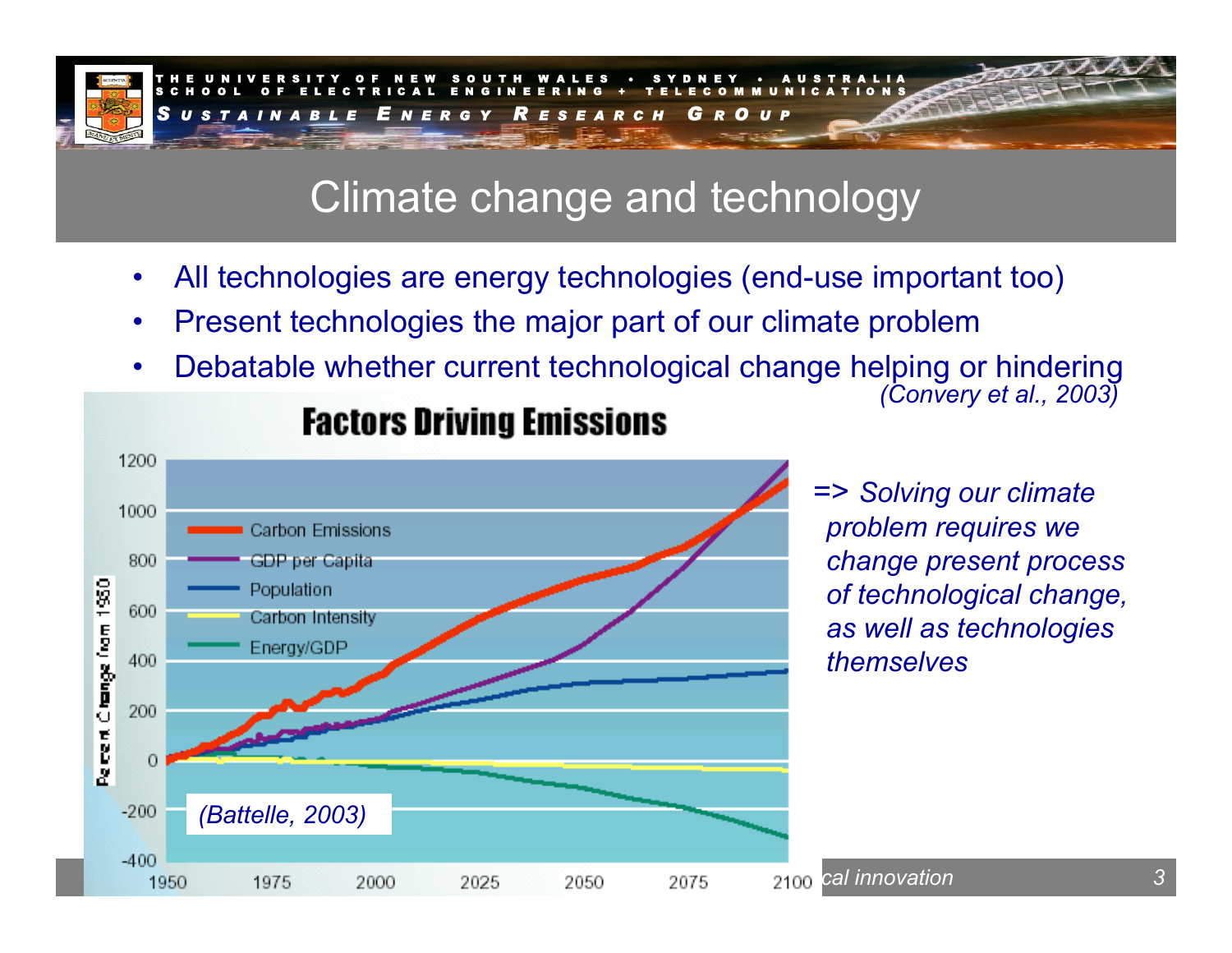

### What technological change is required

• **Effectively** solving our climate problem seems likely to require *major* (60 to 80% from present levels) *rapid* (emissions peaking within around 30 years) and *then sustained* (centuries or more) reduction in global GHG emissions from our energy technologies.. *(IP CC, 20 0 1 )*

..within context of other societal needs and aspirations, now and future

**..**and given

*present* energy systems (options, scale of different technologies), and *possible technological change* of these systems (scale, speed and longerterm sustainability required)

•*Efficiently* solving our climate problem achieves above at lowest cost/ max. benefit possible – valuable, but less important than effectiveness *Saving the climate at slightly higher cost than might have been possible with another approach would still be worth it.*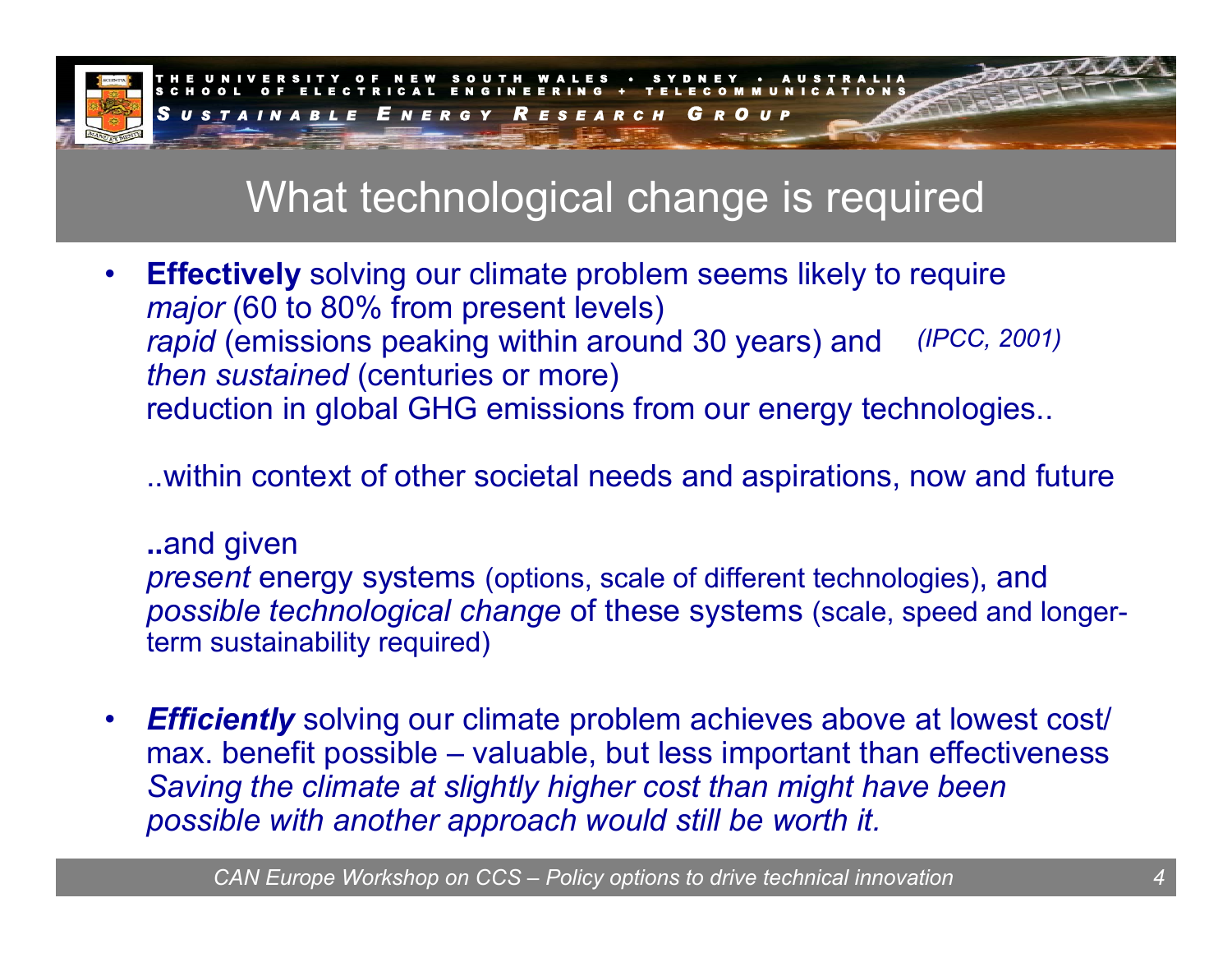

### Some dimensions of technological change

|                                                                             | Technology (IIASA)<br>'hardware' +<br>'software' + 'orgware' |
|-----------------------------------------------------------------------------|--------------------------------------------------------------|
| <b>Technological</b><br><i><b>innovation</b></i>                            |                                                              |
| <b>Invention</b><br><b>Commercial-</b><br>isation<br>Diffusion/<br>adoption | THOIS ON TOUT ON CALL                                        |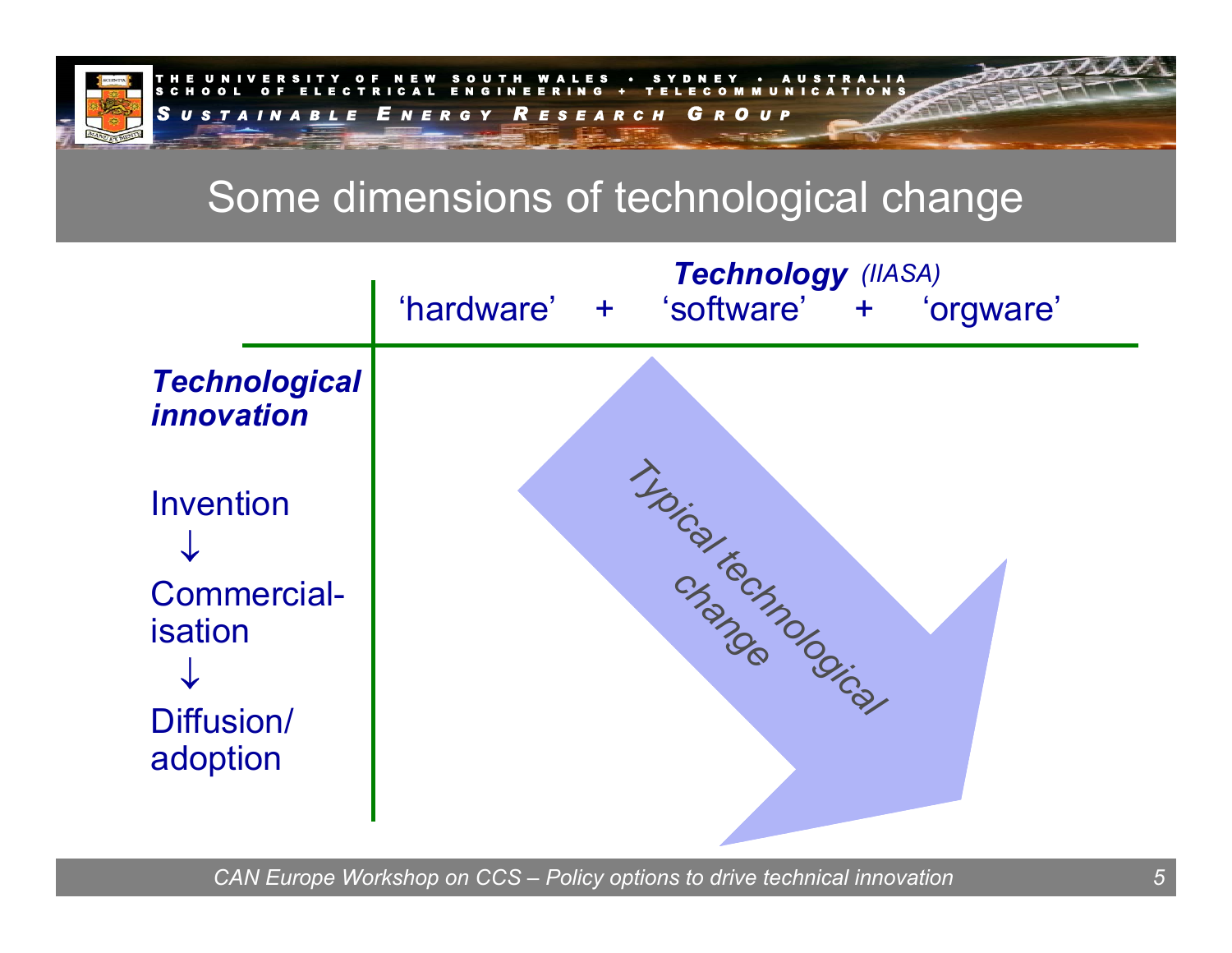

## What drives technological change

- Technical change driven by
	- Markets, and their competitive pressures *(market pull)*
	- Government policy efforts *(make markets reflect societal choices, 'niche' market pull and R&D push)*
	- Technology 'champions' *(largely R&D push)*
- $\bullet$ However, successful technology change arises from societal preference (+ what it therefore rewards)

=> its really about *social choice*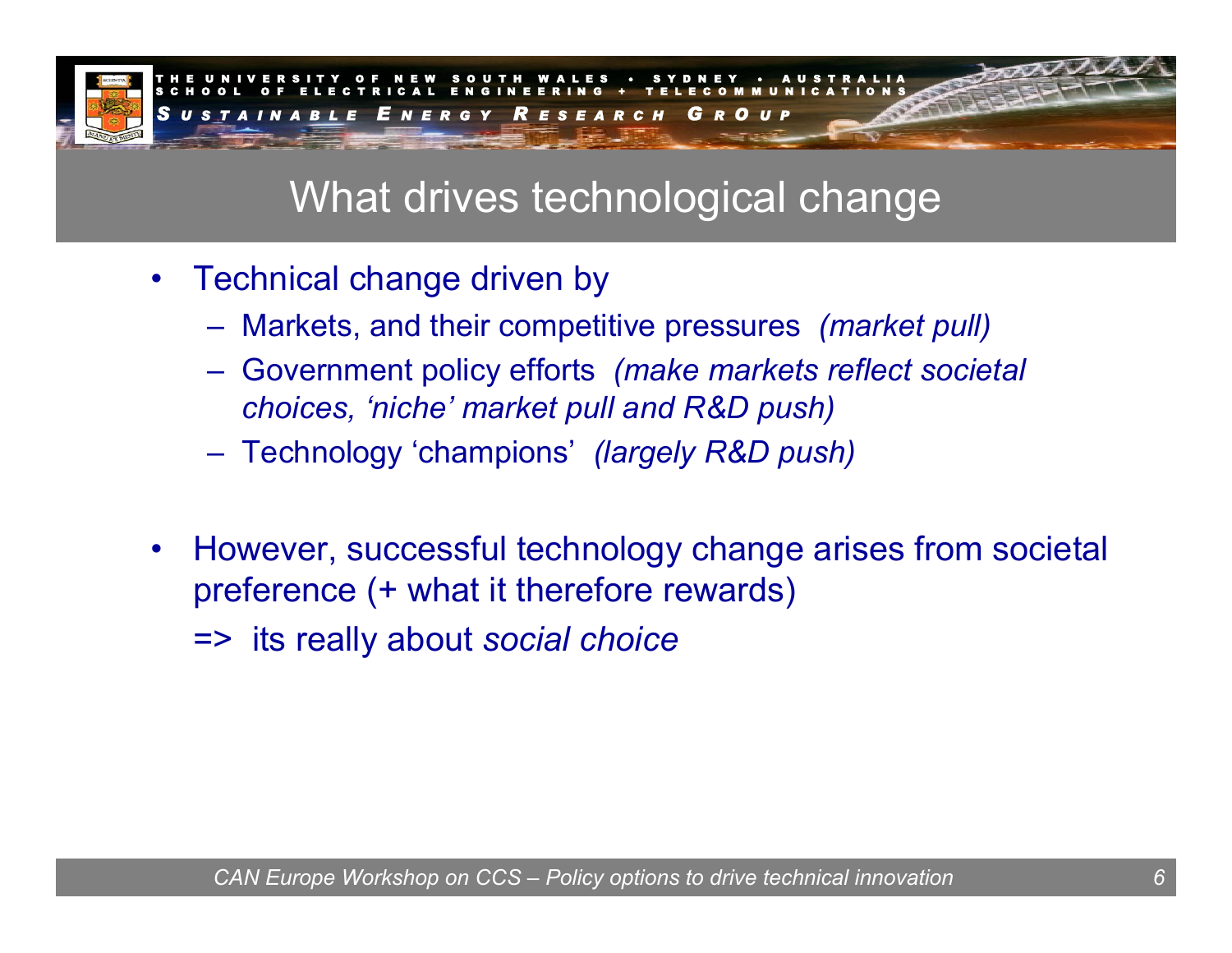

## The need for innovation policy

- •Technological change is too important to leave to:
	- *Imperfect markets*: currently have severe climate *externality* failings, generally under-deliver R&D, more systemic problems too..
	- *Technology 'champions'*: dangers of undue techno-optimism + unaccountable technical elites
- •Government policy roles in:
	- *Invention*: support R&D into promising socially beneficial yet unproven technologies
	- *Commercialisation*: support demonstration and initial deployment of promising, technically proven, technologies
	- *Diffusion/Adoption:* ensure markets reflect societal preferences
- => However, many challenges for policy makers…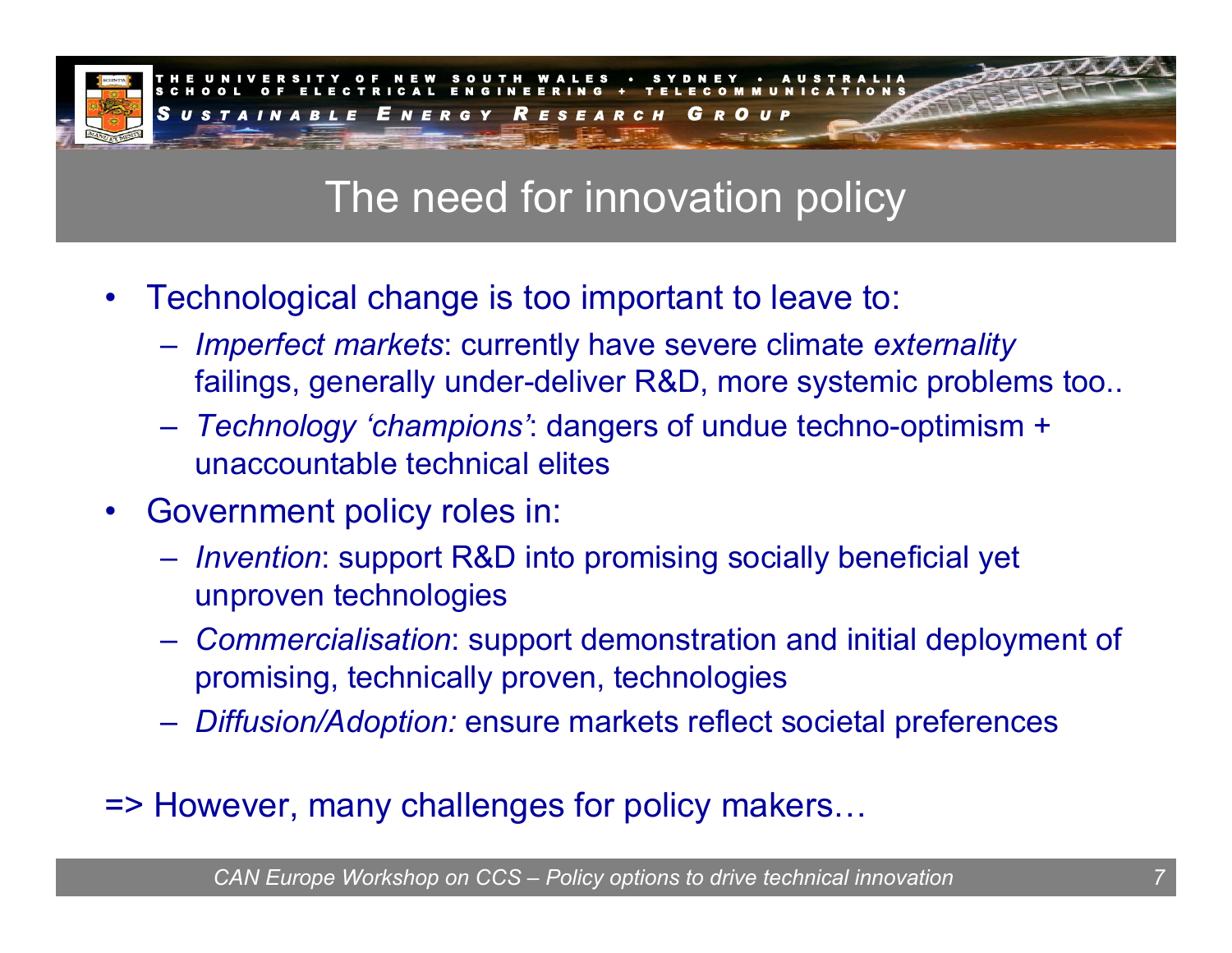

## Government support for R&D + commercialisation

- •Govt role because private firms likely to underinvest:
	- Public good spill-overs that aren't captured by firms undertaking R&D
	- –Collective insurance
	- Some markets don't reflect externalities (but is there better way to fix this?)
- •Risk + return
	- R&D relatively low cost but high risk, potentially v. high returns
	- Provides 'learning by searching' + 'learning by doing'
	- Demonstration generally higher cost with lower risk *Demonstration is not deployment – results necessarily experimental since trying new approaches (Watson et al., 2001)*
	- Public funding necessarily directed who and how is assessment done?
- •Current energy related R&D
	- Low + falling public \$ \$2-3b/yr; Energy Industry R&D < 10% Ind. average
	- Total (public + private) R&D spend ~\$7.5b/year (cf. Daimler/Chrysler R&D budget of \$8.4b/yr) *(EPRI, 2003)*
	- 1974-2002 IEA country R&D budgets for fusion, fossil + fusion >4 X that for renews + EE (almost 50X more on fission than wind) *(IEA, 2004)*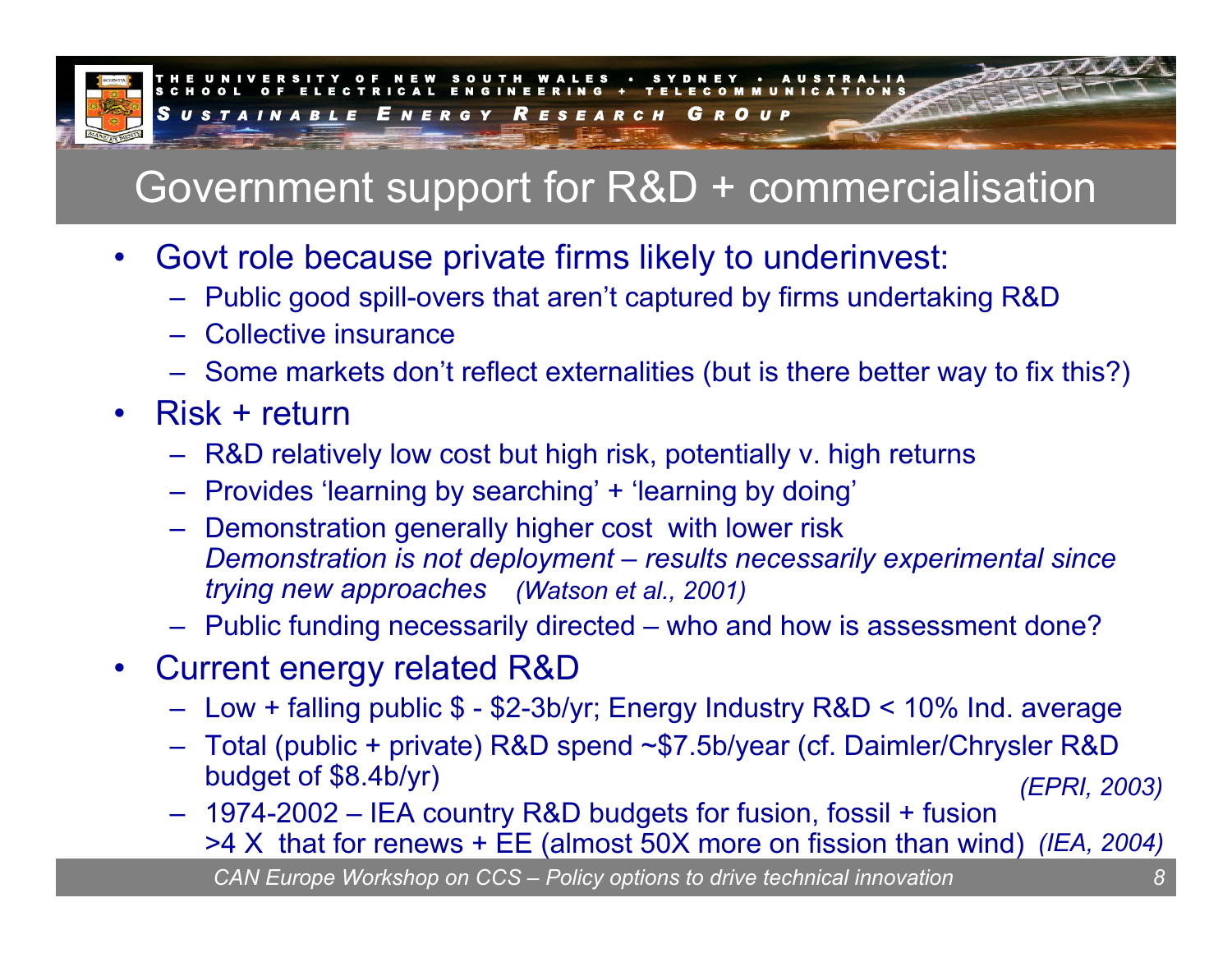

## Government support for diffusion/adoption

- •Govt role b/c many markets don't reflect societal prefs:
	- –Externalities + adverse subsidies*(Foxon, 2003)*
	- Systemic challenges infrastructure, technological/institutional lock-in
	- => Governments can create niche markets, transform existing markets
- •Risk + return
	- Major deployment involves large \$ investments (public or induced private)
	- Some potential to avoid making choices in technology focus (eg. economy wide carbon price) *however* limits because niche markets are designed (eg. should renewables compete against tree planting?) *Problem is that effective markets rely on fungible products*
	- Technical risks (hopefully) low, however, large \$\$ may be involved
	- Vital role for 'orgware' innovation a key NGO role
- •Current energy related deployment programs
	- Energy very different from key areas where major innovation has been market driven (eg. IT + Telecoms) – driven by concern, not opportunity
	- Examples include Emissions Trading, Green certificates, PV programs
	- *CAN Europe Workshop on CCS – Policy options to drive technical innovation* –Difficult to measure, but far larger amounts of money than R&D involved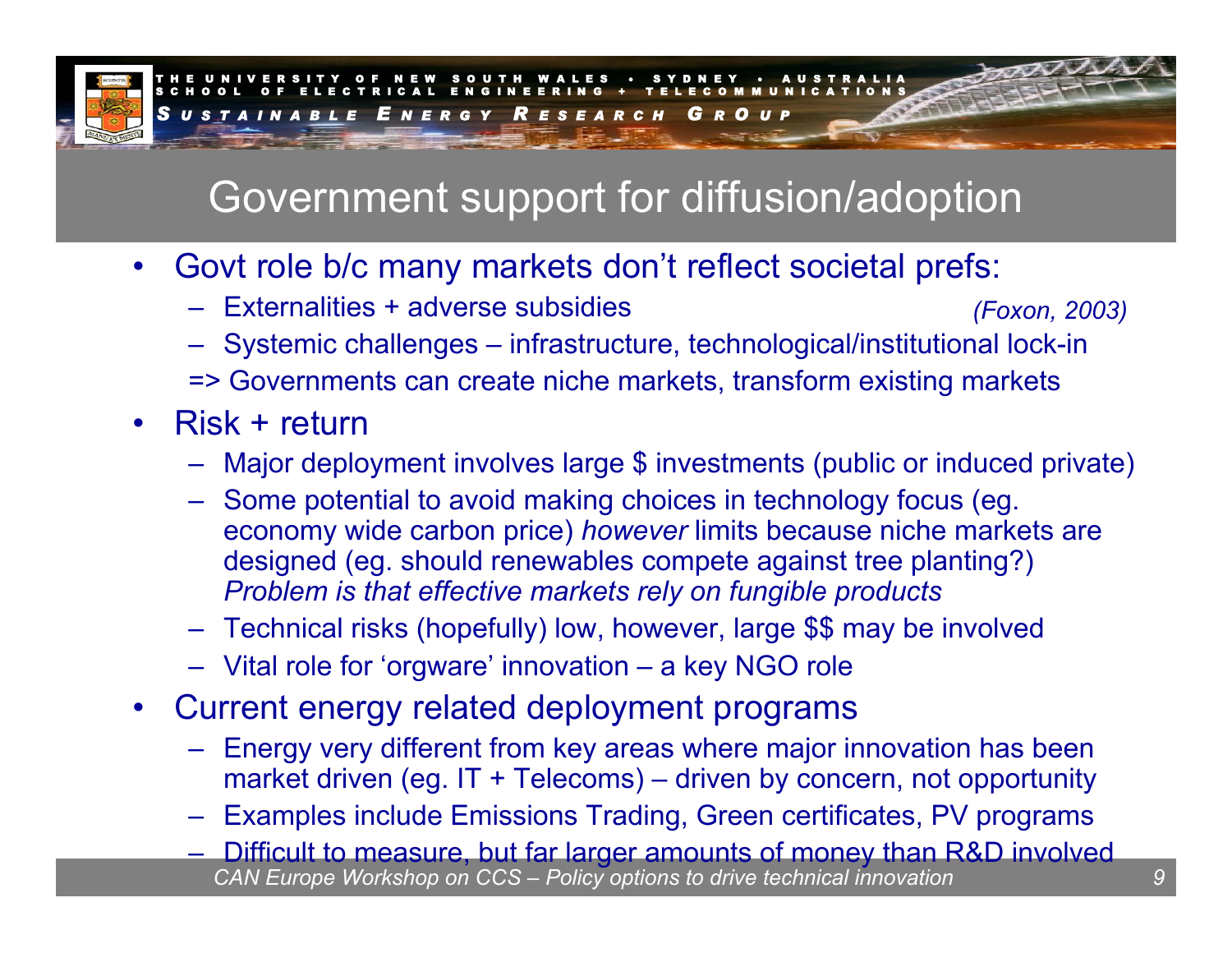

### Guidance for policy makers

- •Uncertainties in innovation mean risks in *picking winners*
	- Governments often pick losers (eg. Fast Breeder Reactors)
	- Even if chosen technology eventually succeeds to some extent, support may have been far better spent elsewhere (eg. nuclear?)
- •*Yet*, limited public resources require some focus
- $\Rightarrow$  A valuable formal risk management strategy is diversification a portfolio approach

However, priorities still have to be established (its not enough to say everything should be supported)

=> important role for **risk-based technology assessments**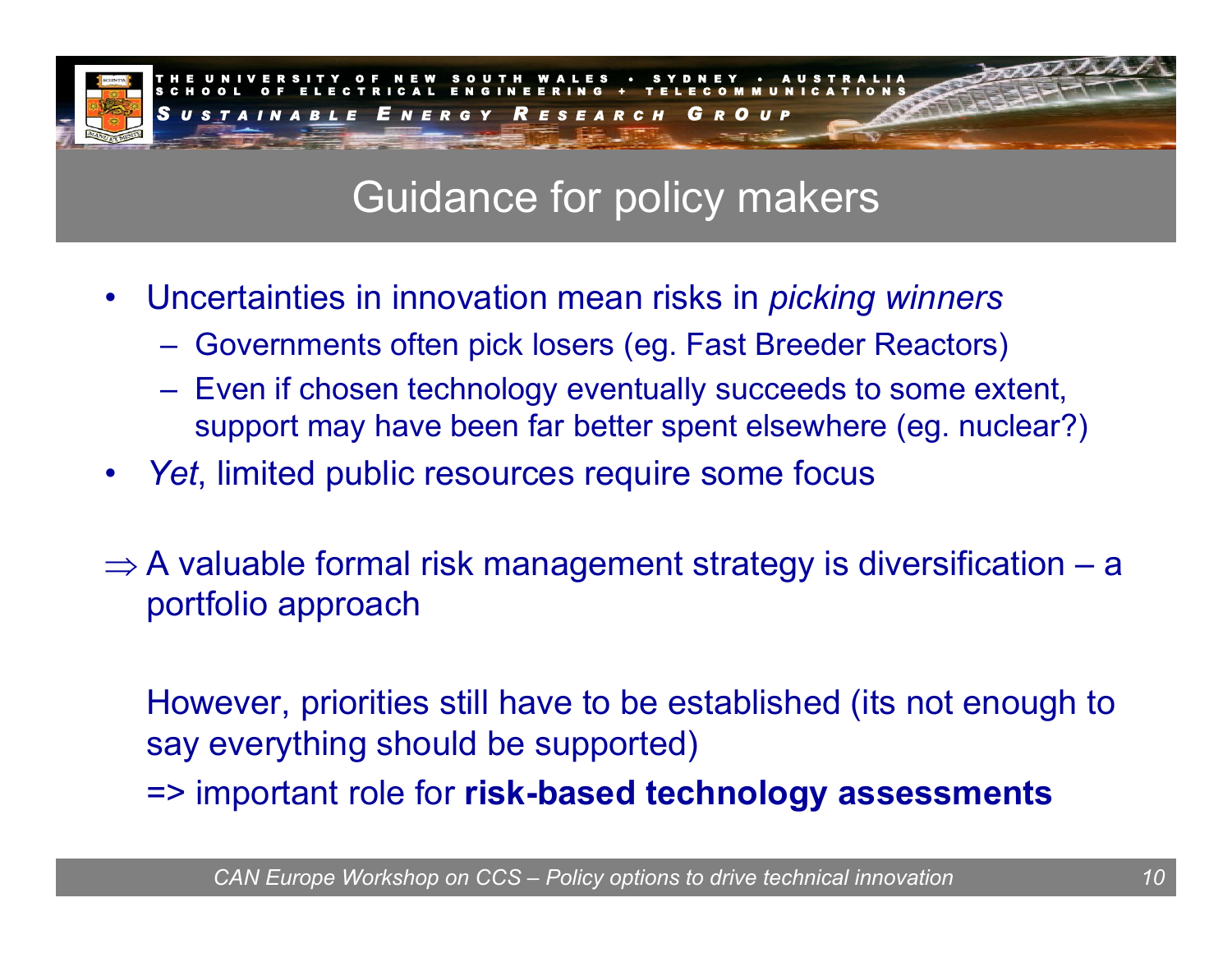

### Technology assessment for GHG abatement options

- •A range of abatement options, of varied status + promise
	- *Improved end-use energy efficiency*: arguably greater diversity of energy techs on demand than supply-side => more opportunities for innovation
	- *Lower emission fossil fuel technologies* eg. CCGT, CHP: probably the greatest contribution to emissions reductions in energy sector to date
	- *Renewable technologies:* 'new' renews showing great promise
	- *Ecological sequestration:* low cost, but limits to scale + maybe temporary
	- **Lower emission fossil fuel techs through** *CO2 capture and storage*
- => A possible risk-based technology assessment framework
	- *Technical status* unproven => mature, emerging => widespread
	- *Delivered services and benefits* **GHG emission reductions**, others… eg. dispatchability, network requirements
	- *Present costs* where known, and possible future costs
- *(MacGill, 2003)*
- *Potential scale of abatement*
- *Potential speed of deployment*
- *CAN Europe Workshop on CCS – Policy options to drive technical innovation 11* –— *Other possible societal outcomes* — eg. env. impacts, energy security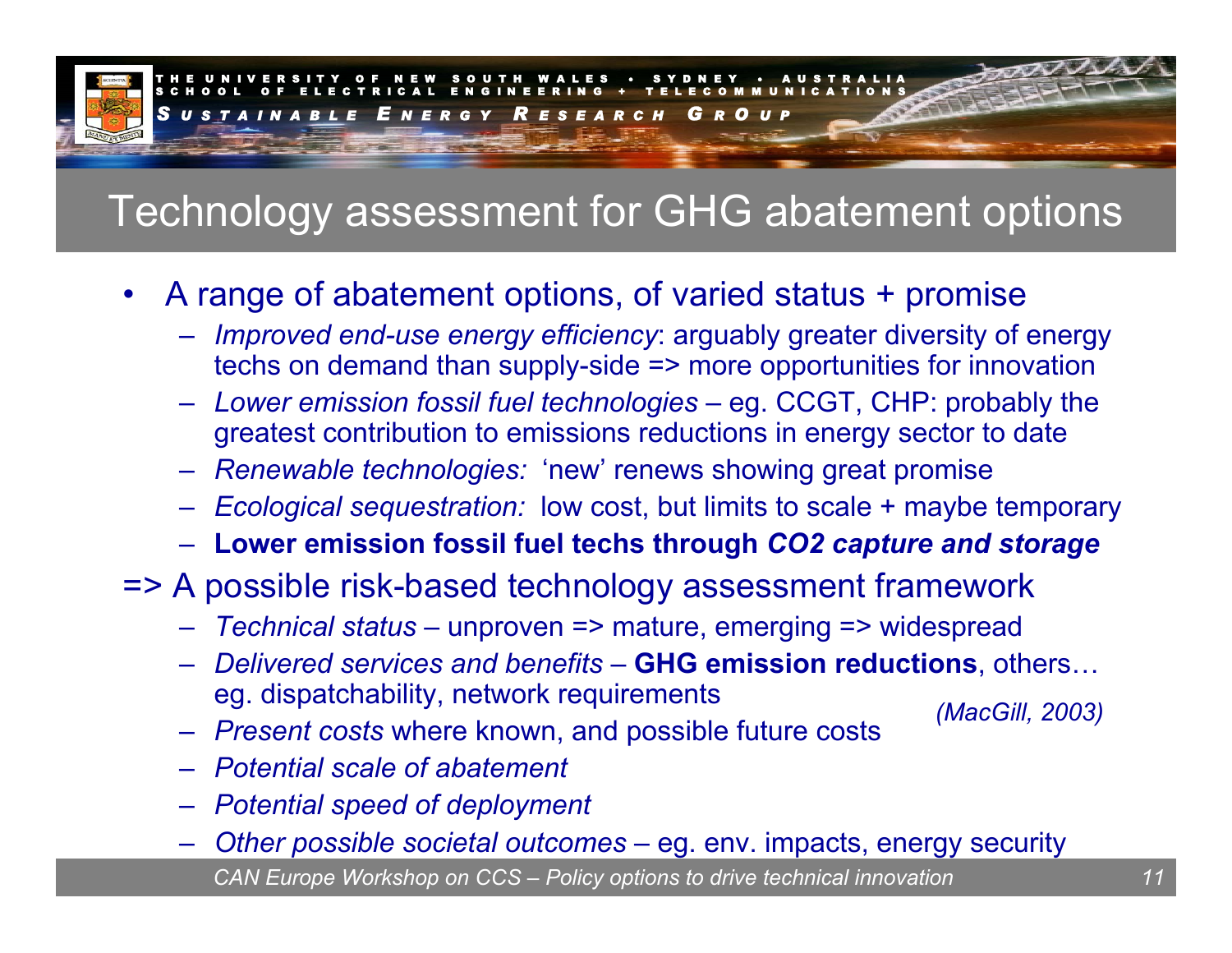

### The context for a technical assessment for CCS

•For climate protection, is large scale deployment of CCS *necessary?* => hopefully not given its present uncertainties *sufficient?*=> almost certainly not

…or *a valuable contributor* to the abatement challenge?

=> our view - we don't know yet, and we need a way to find out that minimises our risks and maximises our opportunities for GHG abatement of the scale, speed and longer-term sustainability required to protect the climate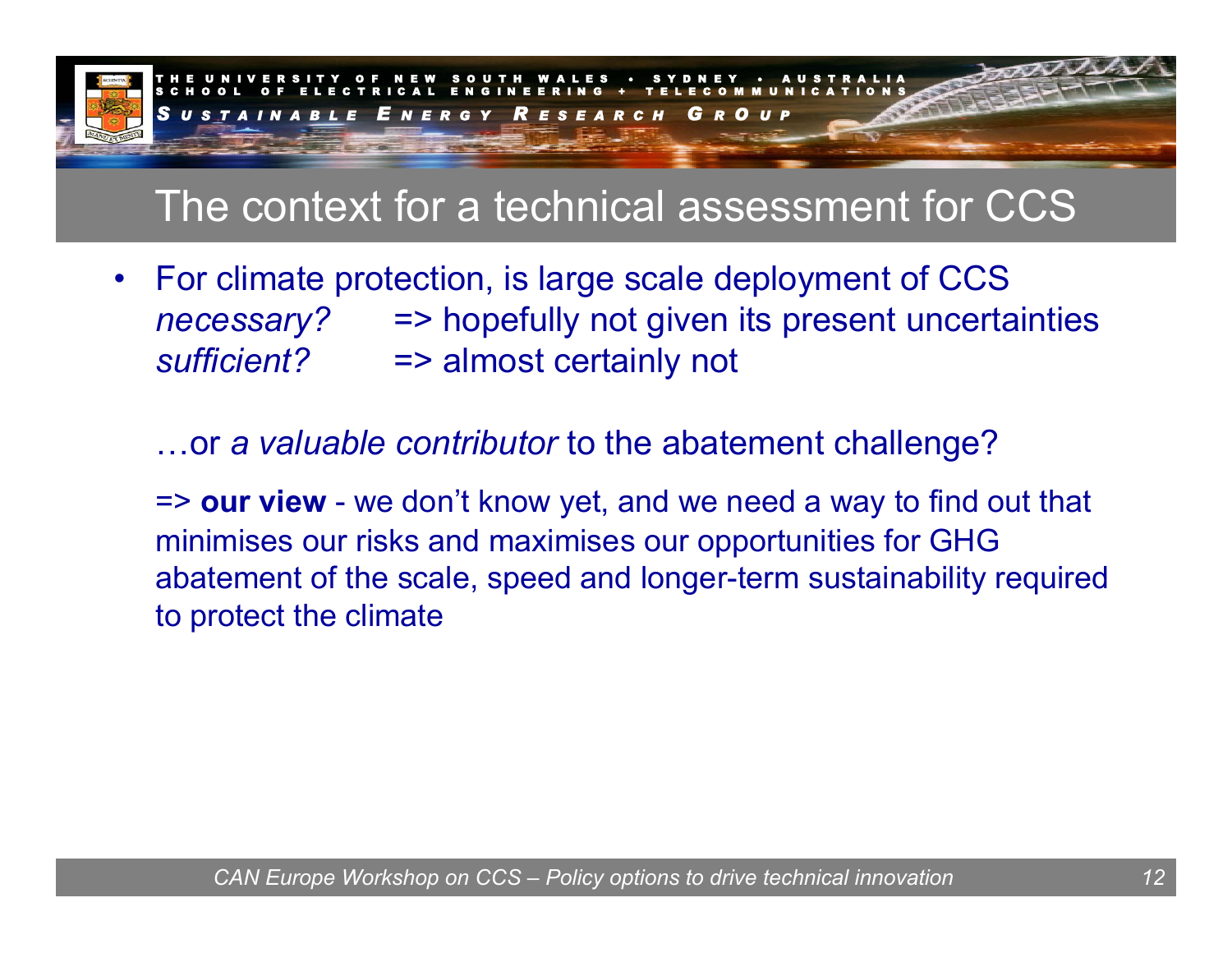

### A possible technical assessment for CCS

### •Technical status

- – *CO2 capture*: well established in oil + chem. Industries, challenges for coalfired power: – likely requires 'advanced' gen techs that aren't yet commercial
- *Transportation*: seems relatively straightforward
- $-$  CO2 s*torage* not yet demonstrated, although some injection underway, with experience in EOR, very limited exp. with ECBM + saline aquifers (Proving *injection = storage* may take considerable time – decades or more)
- $-$  COMPARISON WITH OTHER OPTIONS: Reasonably mature EE, renewable, CCGT, **DG options available, and potential for many of these to be improved**

### •Delivered services/benefits

- Possible value-adding through EOR + ECBM (an abatement option that increases fossil fuel production!)
- Coal-fired generation with GHG emissions perhaps ~150kgCO2/MWh (but note that still ~40% of off-shelf gas-fired CCGT)
- Good fit with existing centralised infrastructure
- $-$  COMPARISON WITH OTHER OPTIONS: EE + Renews offer very secure CO2 **storage as fossil fuels ( the safest form of sequestration we know), some other options offer distributed benefits, inter mittency issues for some renews**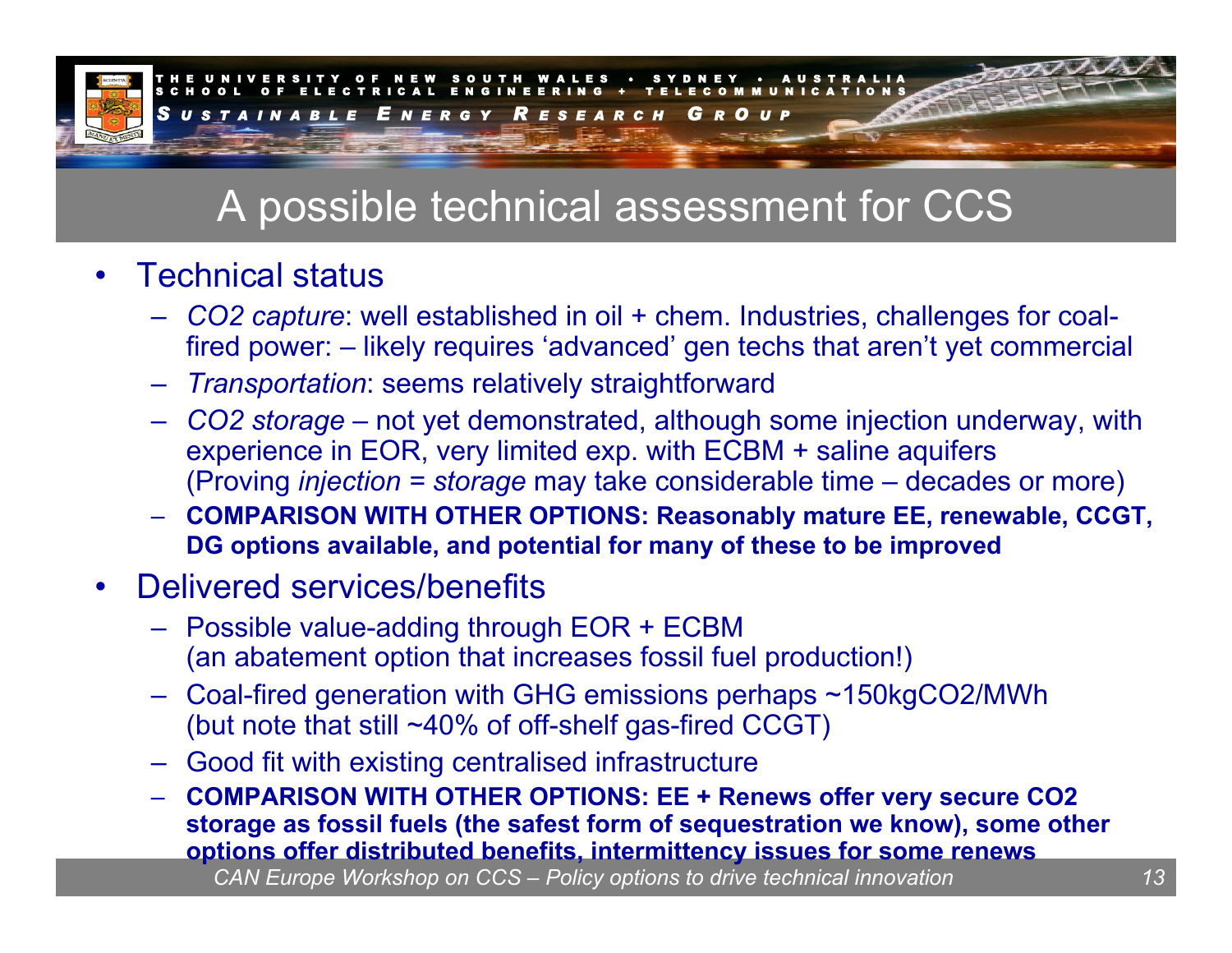

## A possible technical assessment for CCS (cont.)

### •Costs now, + into the future

- –Considerable uncertainty + variability depending on application
- Future costs dominated by present uncertainties *(Gielen, 2003)*
- $-$  COMPARISON WITH OTHER OPTIONS: Some EE options offer very low costs, but **CCS may be competitive with others. All may benefit from 'learning'**
- Potential scale of abatement
	- CCS may be large c.f other options. EE potential large but inherently limited

### •Potential speed of deployment

- A major challenge for the power sector: technologies exist but scale, application and integration reqd. R&D has uncertain time frames, meaningful demo. programs may take decades *and we are already ½ way from 1990 to 2020*
- Turnover of long-lived capital intensive energy infrastructure is slow (eg. oil took 100 years to get from 1% to 46% of global energy supply and is the closest thing we've yet seen to technological magic in energy)
- Deployment can draw upon existing + large expertise and workforce
- COMPARISON WITH OTHER OPTIONS: Mature options offer faster deployment, **some EE options offer faster capital turnover opportunities (but some slower)**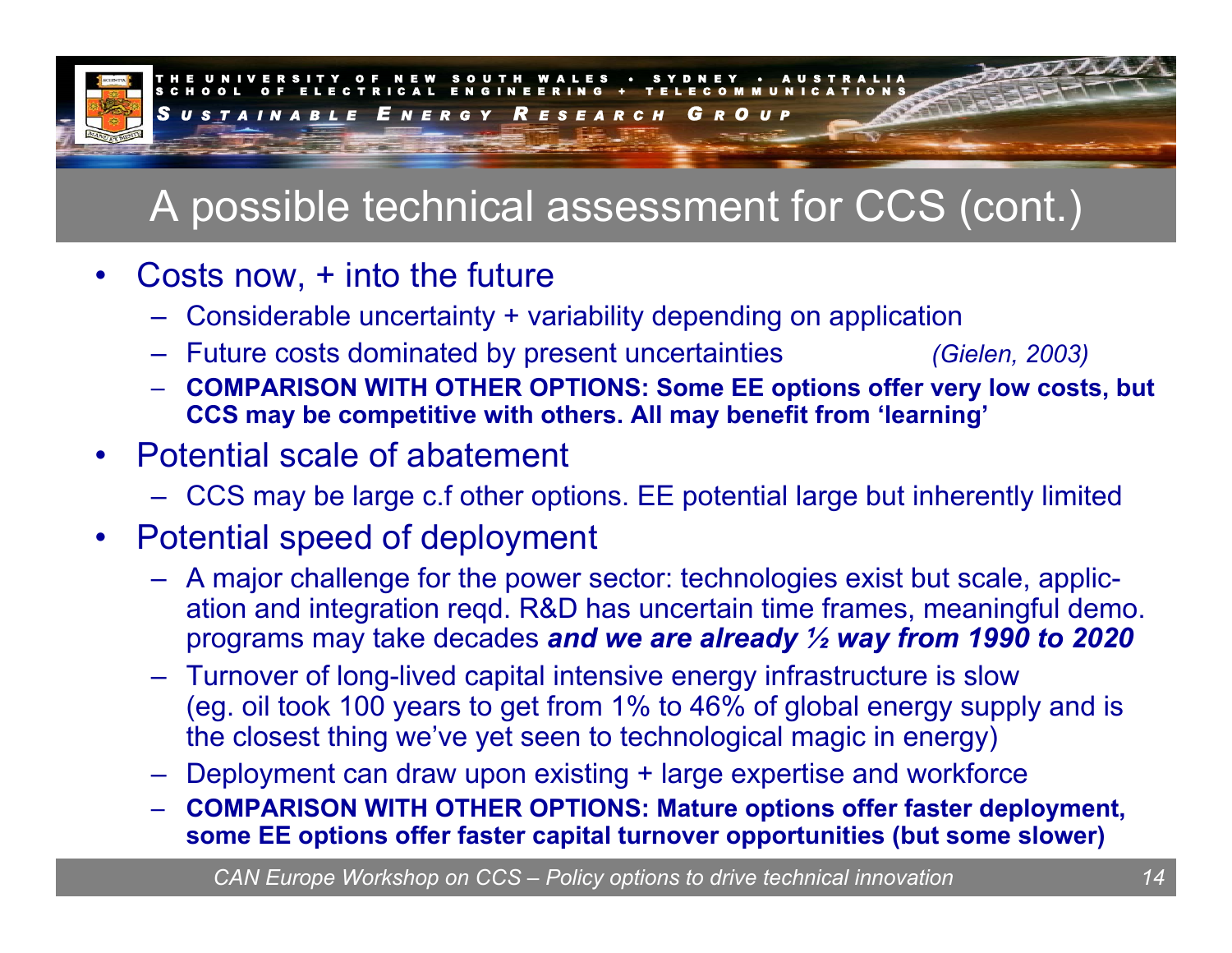

### GHG abatement policy needs

- •Need a coherent technology strategy that:
	- Establishes priorities subject to scale, speed + long-term sustainability that appears required to protect climate
	- Doesn't rely on technological magic
	- Uses technology push + market pull in tandem: *either type of policy alone is far less effective than when combined (IEA, 2003)*
	- Focuses particularly on market-pull to drive rapid deployment of established technologies: *our quickest possible emissions reductions*
	- Doesn't permit delay (delay is victory for incumbents)
	- Fosters competition between options and innovators where appropriate
	- Works to reduce information asymmetry and enhance societal decision making roles: *NGOs have key role here*
	- Works to counter present institutional/technological lock-in with fossil fuels
	- **For CCS:** focuses R&D & Demo programs on key questions of storage uncertainty + site specificity, capture: *ie. reduces present unknowns* (don't treat injection as fungible with proven abatement until shown to be)
- •all embedded within wider, coherent, climate policy framework